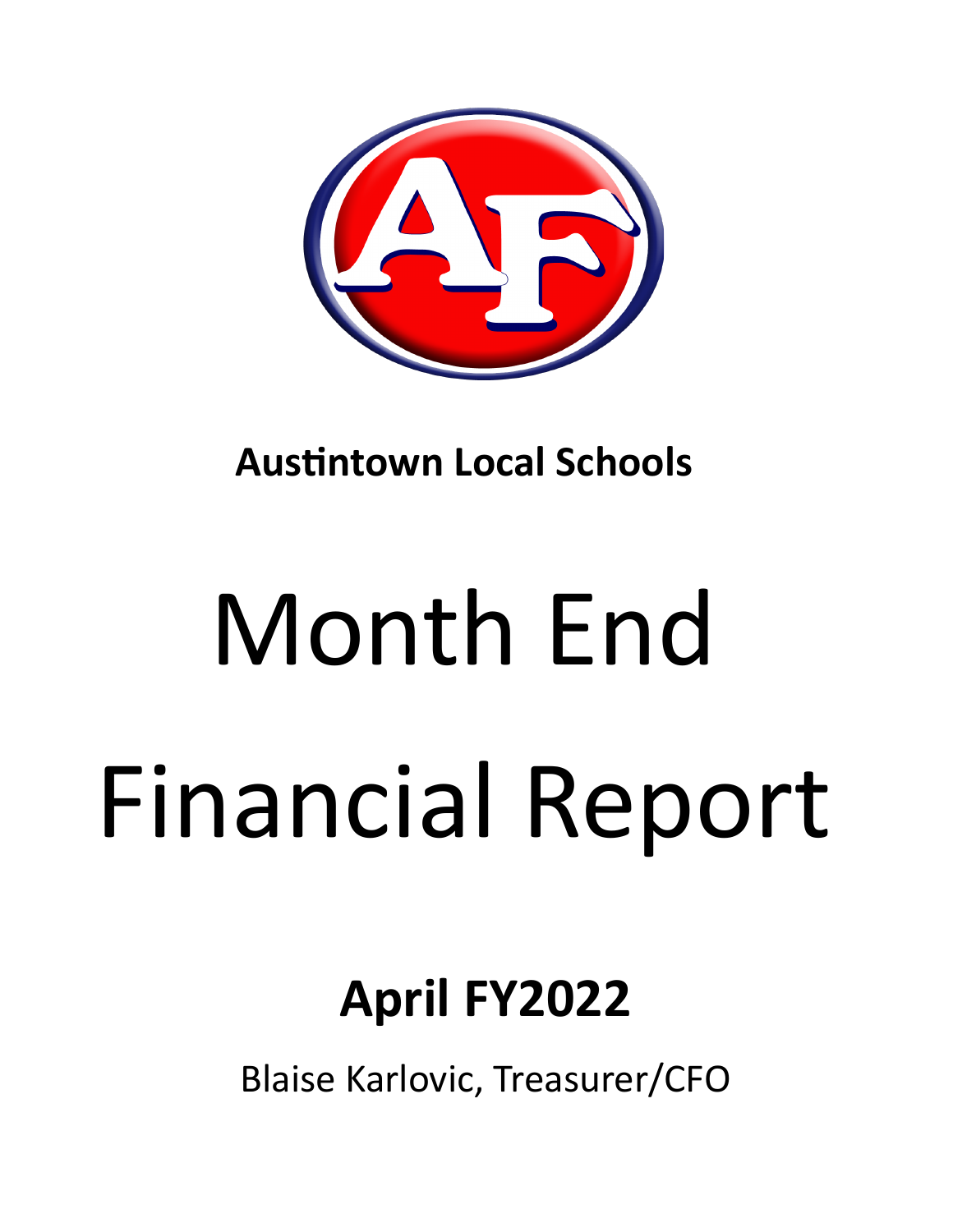#### **AUSTINTOWN LOCAL SCHOOL DISTRICT MONTH END REPORT FOR APRIL FISCAL YEAR 2022 CASH POSITION REPORT**

|             |                                         |    |                     |    | FISCAL YEAR 2022     |     |                                   |      | FISCAL YEAR 2022                 |        |                                                   |     |                                 |     |                                                 |     |                     |
|-------------|-----------------------------------------|----|---------------------|----|----------------------|-----|-----------------------------------|------|----------------------------------|--------|---------------------------------------------------|-----|---------------------------------|-----|-------------------------------------------------|-----|---------------------|
|             |                                         |    | <b>JULY 1, 2021</b> |    | <b>MONTH TO DATE</b> |     | FISCAL YEAR 2022                  |      | <b>MONTH TO DATE</b>             |        | FISCAL YEAR 2022                                  |     |                                 |     | <b>OUTSTANDING</b>                              |     | <b>UNENCUMBERED</b> |
| <b>FUND</b> | <b>FUND DESCRIPTION</b>                 |    | <b>CASH BALANCE</b> |    | <b>RECEIPTS</b>      |     | <b>RECEIPTS</b>                   |      | <b>EXPENDITURES</b>              |        | <b>EXPENDITURES</b>                               |     | <b>CASH BALANCE</b>             |     | <b>ENCUMBRANCES</b>                             |     | <b>CASH BALANCE</b> |
|             |                                         |    |                     |    |                      |     | <b>GENERAL FUND</b>               |      |                                  |        |                                                   |     |                                 |     |                                                 |     |                     |
|             | 001 GENERAL FUND                        |    | $$13,879,600.39$ \$ |    | 3,367,068.19 \$      |     |                                   |      | 38,143,389.36 \$ 3,684,479.39 \$ |        | 34,554,395.81 \$ 17,468,593.94 \$ 1,580,709.68 \$ |     |                                 |     |                                                 |     | 15,887,884.26       |
|             |                                         |    |                     |    |                      |     | <b>DEBT SERVICE FUND</b>          |      |                                  |        |                                                   |     |                                 |     |                                                 |     |                     |
|             | 002 BOND RETIREMENT                     |    | \$3,586,200.64\$    |    | 229,000.00 \$        |     | 2,958,447.00 \$                   |      | 249,893.75 \$                    |        |                                                   |     | 2,844,631.34 \$ 3,700,016.30 \$ |     | 127,039.62 \$                                   |     | 3,572,976.68        |
|             |                                         |    |                     |    |                      |     | <b>CAPITAL IMPROVEMENT FUNDS</b>  |      |                                  |        |                                                   |     |                                 |     |                                                 |     |                     |
|             | 003 PERMANENT IMPROVEMENT               |    | \$2,958,803.52\$    |    |                      | \$  |                                   | \$   | 38,642.72 \$                     |        | 1,096,970.26 \$                                   |     | 1,861,833.26 \$                 |     | 34,510.30 \$                                    |     | 1,827,322.96        |
|             | 004 BUILDING                            | Ŝ. | 125,713.75 \$       |    |                      | Ś   |                                   | Ŝ    |                                  | Ś      |                                                   | Ś   | 125,713.75 \$                   |     |                                                 | Ŝ.  | 125,713.75          |
|             | 070 CAPITAL PROJECTS                    |    | \$3,218,124.25      |    |                      |     |                                   |      |                                  |        |                                                   | \$  | 3,218,124.25 \$                 |     |                                                 | Ŝ   | 3,218,124.25        |
|             | TOTAL CAPITAL IMPROVEMENT FUNDS         |    | \$6,302,641.52\$    |    |                      |     |                                   |      | 38,642.72 \$                     |        |                                                   |     | 1,096,970.26 \$ 5,205,671.26 \$ |     | 34,510.30 \$                                    |     | 5,171,160.96        |
|             |                                         |    |                     |    |                      |     | <b>SPECIAL REVENUE FUNDS</b>      |      |                                  |        |                                                   |     |                                 |     |                                                 |     |                     |
|             | 006 FOOD SERVICE                        | Ŝ. | 716,690.95 \$       |    | 346,017.95 \$        |     | 1,992,542.84 \$                   |      | 177,332.32 \$                    |        | 1,556,718.26 \$                                   |     | 1,152,515.53 \$                 |     | 419,115.99 \$                                   |     | 733,399.54          |
|             | 018 PUBLIC SCHOOL SUPPORT               |    | 176,171.09 \$       |    | 33,063.84 \$         |     | 183,974.59 \$                     |      | 9,060.91 \$                      |        | 81,960.71 \$                                      |     | 278,184.97 \$                   |     | 42,296.95 \$                                    |     | 235,888.02          |
|             | 019 OTHER GRANT                         |    | 167,916.88 \$       |    |                      | S.  | 28,000.00 \$                      |      | 2,584.11 \$                      |        | 33,684.72 \$                                      |     | 162,232.16 \$                   |     | 3,759.75 \$                                     |     | 158,472.41          |
|             | 034 OSFC PROJ-.5 MILLS MAINTENANCE FUND |    | 3,521,355.08 \$     |    | 21,000.00 \$         |     | 277,439.73 \$                     |      | 723.80 \$                        |        | 52,785.84 \$                                      |     | 3,746,008.97 \$                 |     | 20,909.06 \$                                    |     | 3,725,099.91        |
|             | 300 DISTRICT MANAGED ACTIVITY           |    | 189,320.02 \$       |    | 5,068.95 \$          |     | 327,932.58 \$                     |      | 20,299.89 \$                     |        | 353,723.26 \$                                     |     | 163,529.34 \$                   |     | 68,213.64 \$                                    |     | 95,315.70           |
|             | <b>451 NETWORK CONNECTIVITY</b>         |    |                     |    |                      | -Ś  | 7,200.00 \$                       |      |                                  | -Ś     | 7,200.00 \$                                       |     |                                 | \$  |                                                 | Ŝ.  |                     |
|             | 467 STUDENT SUCCESS AND WELLNESS        |    |                     | Ś  |                      | -Ś  |                                   | Ŝ.   |                                  | -Ś     |                                                   | Ŝ.  |                                 | Ŝ   |                                                 | Ŝ.  |                     |
|             | 499 MISCELLANEOUS STATE GRANT FUND      |    | 1,458.29 \$         |    | 22,862.33 \$         |     | 22,862.33 \$                      |      |                                  |        |                                                   |     | 24,320.62 \$                    |     |                                                 |     | 24,320.62           |
|             | 507 ESSER FEDERAL RELIEF FUND           |    | $(426, 289.74)$ \$  |    | 238,862.12 \$        |     | 3,673,173.96                      | - \$ | 195,689.70                       | -S     | 3,359,185.10                                      | -S  | $(112,300.88)$ \$               |     | 414,420.52                                      | -S  | (526, 721.40)       |
|             | 510 CORONA VIRUS RELIEF FUND            |    |                     |    |                      | -\$ | $5,013.93$ \$                     |      |                                  | -Ś     | $5,013.93$ \$                                     |     |                                 | -\$ |                                                 |     |                     |
|             | 516 FY19 Title VI-B                     |    | $(41,791.73)$ \$    |    | 186,056.55 \$        |     | 937,890.83 \$                     |      | 117,578.18                       | -\$    | 961,952.43 \$                                     |     | $(65,853.33)$ \$                |     | 9,200.00                                        | -Ś  | (75,053.33)         |
|             | 551 FY20 TITLE III                      |    |                     | Ŝ. |                      | S.  |                                   | -\$  |                                  | -Ś     |                                                   | - Ś |                                 | - Ś |                                                 |     |                     |
|             | 572 TITLE I DISADVANTAGED STUDENTS      |    | $(15, 462.88)$ \$   |    | 86,443.12 \$         |     | 536,673.17 \$                     |      | 51,995.58 \$                     |        | 550,735.59 \$                                     |     | $(29,525.30)$ \$                |     | 70,000.47                                       | -Ś  | (99, 525.77)        |
|             | 584 TITLE IV-A                          |    |                     | .S | 3,982.92 \$          |     | 63,436.95 \$                      |      | 7,267.91 \$                      |        | 67,442.24 \$                                      |     | $(4,005.29)$ \$                 |     | 1,939.76 \$                                     |     | (5,945.05)          |
|             | 587 IDEA SPECIAL EDUCATION PRESCHOOL    |    |                     | \$ |                      | \$  |                                   | \$   |                                  | Ŝ.     |                                                   | -\$ | - \$                            |     | $\sim$                                          | -\$ |                     |
|             | 590 IMPROVING TEACHER QUALITY           |    | $(1,531.09)$ \$     |    | 32,871.94 \$         |     | 119,692.85 \$                     |      | 5,836.88 \$                      |        | 120,831.59 \$                                     |     | $(2,669.83)$ \$                 |     | $1,046.11$ \$                                   |     | (3,715.94)          |
|             | 599 MISCELLANEOUS FEDERAL GRANT FUND    |    | 140,856.04 \$       |    |                      | -Ś  | 10,683.69 \$                      |      | 855.90 \$                        |        | 81,131.50 \$                                      |     | 70,408.23 \$                    |     | 10,682.30 \$                                    |     | 59,725.93           |
|             | TOTAL SPECIAL REVENUE FUNDS             |    | $$4,428,692.91$ \$  |    | 976,229.72 \$        |     | 8,186,517.45 \$                   |      | 589,225.18                       | - \$   | 7,232,365.17 \$                                   |     | 5,382,845.19 \$                 |     | 1,061,584.55 \$                                 |     | 4,321,260.64        |
|             |                                         |    |                     |    |                      |     |                                   |      |                                  |        |                                                   |     |                                 |     |                                                 |     |                     |
|             | TOTAL ALL GOVERNMENTAL FUNDS            |    | $$28,197,135.46$ \$ |    | 4,572,297.91 \$      |     | 49,288,353.81 \$                  |      | 4,562,241.04 \$                  |        |                                                   |     |                                 |     | 45,728,362.58 \$31,757,126.69 \$2,803,844.15 \$ |     | 28.953.282.54       |
|             |                                         |    |                     |    |                      |     |                                   |      |                                  |        |                                                   |     |                                 |     |                                                 |     |                     |
|             |                                         |    |                     |    |                      |     | <b>ENTERPRISE FUNDS</b>           |      |                                  |        |                                                   |     |                                 |     |                                                 |     |                     |
|             | 020 SPECIAL ENTERPRISE FUND             | Ŝ  | 59,227.55 \$        |    | 5,415.00 \$          |     | 21,496.50 \$                      |      | $6,300.46$ \$                    |        | 48,739.72 \$                                      |     | 31,984.33 \$                    |     | 8,085.26 \$                                     |     | 23,899.07           |
|             | 011 FALCON STORE                        |    |                     | Ŝ. | 670.00 \$            |     | $3,461.51$ \$                     |      |                                  | -Ś     | $2,125.00$ \$                                     |     | $1,336.51$ \$                   |     | $2,225.00$ \$                                   |     | (888.49)            |
|             | <b>TOTAL ENTERPRISE FUNDS</b>           | Ŝ  | 59,227.55 \$        |    | $6,085.00$ \$        |     | 24,958.01 \$                      |      | $6,300.46$ \$                    |        | 50,864.72 \$                                      |     | 33,320.84 \$                    |     | 10,310.26 \$                                    |     | 23,010.58           |
|             |                                         |    |                     |    |                      |     | <b>AGENCY FUNDS</b>               |      |                                  |        |                                                   |     |                                 |     |                                                 |     |                     |
|             | 022 DISTRICT AGENCY                     | \$ | 27,426.80 \$        |    | $5,173.00$ \$        |     | 14,041.02 \$                      |      | $\sim$                           | $\sim$ | 13,199.11 \$                                      |     | 28,268.71 \$                    |     | $-5$                                            |     | 28,268.71           |
|             | 200 STUDENT MANAGED ACTIVITY            | Ŝ  | 109,680.32 \$       |    | 47,967.10 \$         |     | 121,962.50 \$                     |      | 23,018.31 \$                     |        | 79,153.25 \$                                      |     | 152,489.57 \$                   |     | 57,088.23 \$                                    |     | 95,401.34           |
|             | <b>TOTAL AGENCY FUNDS</b>               | \$ | 137,107.12 \$       |    | 53,140.10 \$         |     | 136,003.52 \$                     |      | 23,018.31 \$                     |        | $92,352.36$ \$                                    |     | 180,758.28 \$                   |     | 57,088.23 \$                                    |     | 123,670.05          |
|             |                                         |    |                     |    |                      |     | <b>PRIVATE PURPOSE TRUST FUND</b> |      |                                  |        |                                                   |     |                                 |     |                                                 |     |                     |
|             | 007 SPECIAL TRUST                       |    | \$144,232.62\$      |    | $86.89\frac{2}{3}$   |     | 12,825.23 \$                      |      | $100.00$ \$                      |        | 20,181.00 \$                                      |     | 136,876.85 \$                   |     | 275.00 \$                                       |     | 136,601.85          |
|             |                                         |    |                     |    |                      |     | <b>INTERNAL SERVICE FUND</b>      |      |                                  |        |                                                   |     |                                 |     |                                                 |     |                     |
|             | 027 WORKERS COMPENSATION ACCOUNT        |    | \$244,431.03\$      |    | $\sim 10$            | Ś.  | $-5$                              |      | <b>Contract Contract</b>         | \$     | 121,891.00 \$                                     |     | 122,540.03 \$                   |     | $\sim$ 5                                        |     | 122,540.03          |
|             |                                         |    |                     |    |                      |     |                                   |      |                                  |        |                                                   |     |                                 |     |                                                 |     |                     |
|             | <b>TOTAL ALL FUNDS</b>                  |    | $$28,782,133.78$ \$ |    | $4,631,609.90$ \$    |     | 49,462,140.57 \$                  |      | 4,591,659.81 \$                  |        |                                                   |     |                                 |     | 46,013,651.66 \$32,230,622.69 \$2,871,517.64 \$ |     | 29,359,105.05       |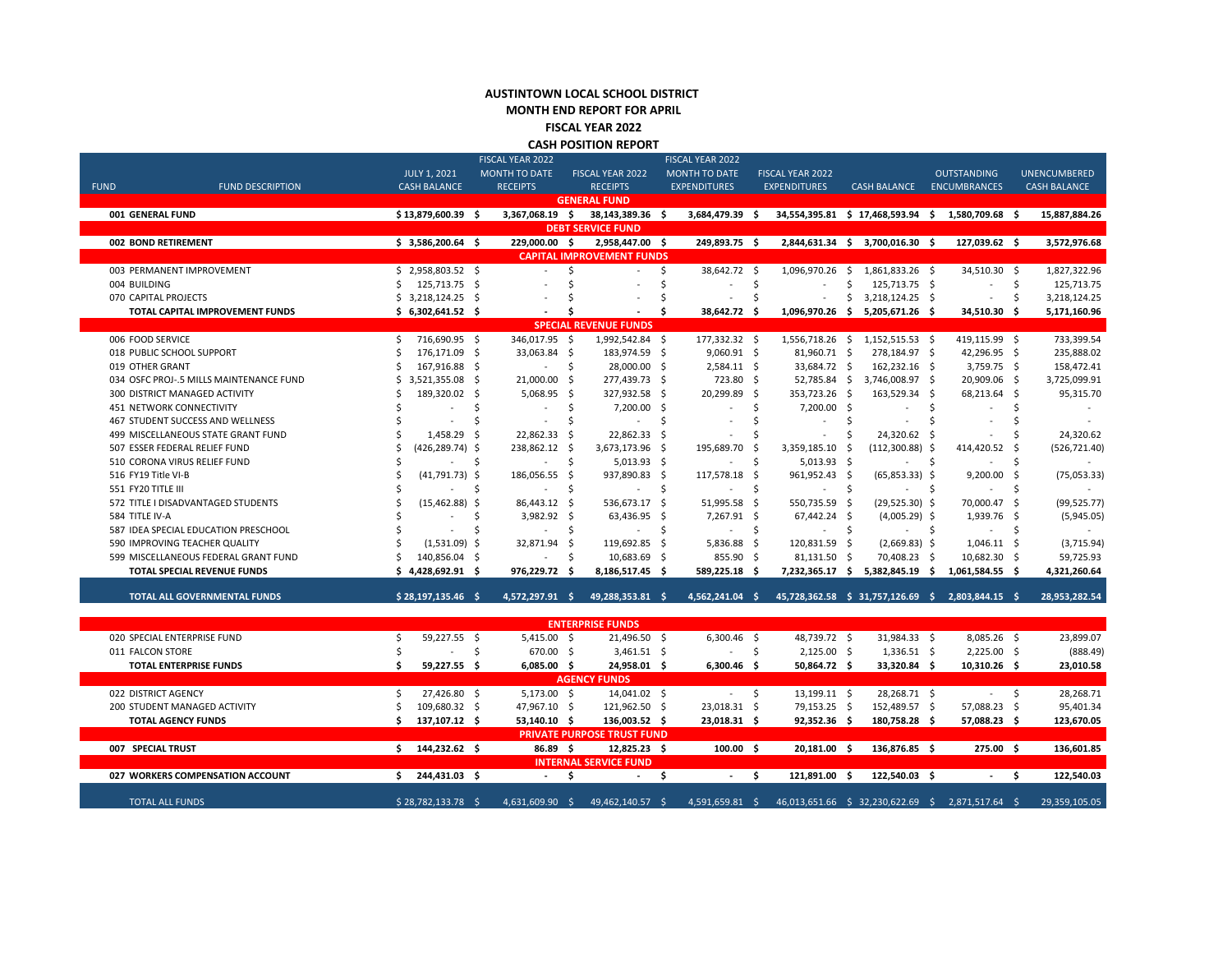#### **AUSTINTOWN LOCAL SCHOOL DISTRICT**

**MONTH END REPORT FOR APRIL**

**FISCAL YEAR 2022**

|                |                                         |     |                          |      | <b>BUDGET REPORT</b>              |                               |      |                   |     |                                   |      |                               |      |                               |
|----------------|-----------------------------------------|-----|--------------------------|------|-----------------------------------|-------------------------------|------|-------------------|-----|-----------------------------------|------|-------------------------------|------|-------------------------------|
|                |                                         |     | FISCAL YEAR 2022         |      | <b>PRIOR YEAR</b>                 | <b>FYTD BOARD</b>             |      |                   |     |                                   |      |                               |      | <b>BUDGET</b>                 |
|                |                                         |     | <b>ORIGINAL</b>          |      | <b>CARRYOVER</b>                  | <b>APPROVED</b>               |      | FISCAL YEAR 2022  |     | FISCAL YEAR 2022                  |      | <b>OUTSTANDING</b>            |      | <b>AVAILABLE FOR</b>          |
| <b>FUND</b>    | <b>FUND DESCRIPTION</b>                 |     | <b>APPROPRIATIONS</b>    |      | <b>ENCUMBRANCES</b>               | <b>AMENDMENTS</b>             |      | <b>EXPENDABLE</b> |     | <b>EXPENDITURES</b>               |      | <b>ENCUMBRANCES</b>           |      | <b>EXPENDITURE</b>            |
|                |                                         |     |                          |      | <b>GENERAL FUND</b>               |                               |      |                   |     |                                   |      |                               |      |                               |
|                | 001 GENERAL FUND                        | \$  | 44,500,388.77 \$         |      | 215,222.28 \$                     | $-5$                          |      |                   |     | 44,715,611.05 \$ 34,554,395.81 \$ |      | 1,580,709.68 \$               |      | 8,580,505.56                  |
|                |                                         |     |                          |      | <b>DEBT SERVICE FUND</b>          |                               |      |                   |     |                                   |      |                               |      |                               |
|                | 002 BOND RETIREMENT                     | \$  | 3,809,666.91 \$          |      | -\$<br>$\Delta \sim 100$          |                               | $-5$ |                   |     | 3,809,666.91 \$ 2,844,631.34 \$   |      | 127,039.62 \$                 |      | 837,995.95                    |
|                |                                         |     |                          |      | <b>CAPITAL IMPROVEMENT FUNDS</b>  |                               |      |                   |     |                                   |      |                               |      |                               |
|                | 003 PERMANENT IMPROVEMENT               | Ś.  | 2,900,000.00 \$          |      |                                   | Ś<br>$\omega$                 | \$   | 2,900,000.00 \$   |     | 1,096,970.26                      | - Ś  | 34,510.30                     | -\$  | 1,768,519.44                  |
| 004 BUILDING   |                                         |     |                          | \$   |                                   |                               | \$   |                   | Ŝ   |                                   |      |                               | \$   |                               |
|                | 070 CAPITAL PROJECTS                    |     | 100,000.00               | -\$  |                                   |                               | Ś    | 100,000.00        | - Ś |                                   |      |                               | \$   | 100,000.00                    |
|                | TOTAL CAPITAL IMPROVEMENT FUNDS         |     | 3,000,000.00 \$          |      |                                   |                               | \$.  | 3,000,000.00 \$   |     | 1,096,970.26 \$                   |      | 34,510.30 \$                  |      | 1,868,519.44                  |
|                |                                         |     |                          |      | <b>SPECIAL REVENUE FUNDS</b>      |                               |      |                   |     |                                   |      |                               |      |                               |
|                | 006 FOOD SERVICE                        | Ś.  | 1,750,718.39 \$          |      | 47,348.58 \$                      | $\sim$                        | \$   | 1,798,066.97 \$   |     | 1,556,718.26 \$                   |      | 419,115.99 \$                 |      | (177, 767.28)                 |
|                | 018 PUBLIC SCHOOL SUPPORT               |     | 132,052.45 \$            |      | 834.00 \$                         | 84,756.70                     | -Ś   | 217,643.15 \$     |     | 81,960.71 \$                      |      | 42,296.95 \$                  |      | 93,385.49                     |
|                | 019 OTHER GRANT                         |     |                          |      | 583.02 \$                         | 3,081.92 \$                   |      |                   |     |                                   |      |                               |      |                               |
|                | 034 OSFC PROJ-.5 MILLS MAINTENANCE FUND |     | 38,000.00 \$             |      | $\blacksquare$                    | Ŝ<br>$\overline{\phantom{a}}$ | Ś    | 41,664.94 \$      |     | 33,684.72 \$<br>52,785.84         |      | 3,759.75 \$                   |      | 4,220.47                      |
|                |                                         |     | 297,408.19 \$            |      |                                   |                               |      | 297,408.19 \$     |     |                                   | - \$ | 20,909.06                     | -\$  | 223,713.29                    |
|                | 300 DISTRICT MANAGED ACTIVITY           |     | 330,743.15 \$            |      | 16,101.46 \$                      | 78,600.00                     | Ŝ    | 425,444.61 \$     |     | 353,723.26                        | - S  | 68,213.64                     | -Ś   | 3,507.71                      |
|                | 451 DATA COMMUNICATION FUND             |     | 7,200.00 \$              |      |                                   |                               |      | 7,200.00          | -S  | 7,200.00                          | S    |                               |      |                               |
|                | 467 STUDENT SUCCESS AND WELLNESS        |     | $\overline{\phantom{a}}$ | \$   |                                   |                               |      |                   | Ś   |                                   | S    |                               |      |                               |
|                | 499 MISCELLANEOUS STATE GRANT FUND      |     |                          |      |                                   |                               | Ś    |                   |     |                                   | Ś    |                               |      |                               |
|                | 507 ESSER FEDERAL RELIEF FUND           |     | 8,446,104.25             | - \$ | 422,243.51 \$                     | 30,019.98                     | -\$  | 8,898,367.74      | Ŝ   | 3,359,185.10                      | Ś    | 414,420.52                    | .S   | 5,124,762.12                  |
|                | 510 CORONA VIRUS RELIEF FUND            |     | 119,337.43               | - \$ | $9,666.67$ \$                     | $(123,990.17)$ \$             |      | 5,013.93          | -\$ | 5,013.93                          | - \$ |                               | Ś    | (0.00)                        |
|                | 516 FY19 Title VI-B                     |     | 1,092,900.53             | - \$ |                                   | 203,595.62 \$<br>\$.          |      | 1,296,496.15 \$   |     | 961,952.43                        | -\$  | 9,200.00                      | -Ś   | 325,343.72                    |
|                | 551 FY20 TITLE III LEP                  |     |                          | Ŝ    |                                   | Ś                             | \$   |                   | Ś   |                                   | Ś    |                               |      |                               |
|                | 572 TITLE I DISADVANTAGED STUDENTS      |     | 907,190.81 \$            |      | 1,279.58<br>-\$                   | 303,725.98                    | -\$  | 1,212,196.37      | -\$ | 550,735.59                        | -\$  | 70,000.47 \$                  |      | 591,460.31                    |
| 584 TITLE IV-A |                                         |     | 109,085.15 \$            |      |                                   |                               | Ś    | 109,085.15 \$     |     | 67,442.24                         | -\$  | 1,939.76                      |      |                               |
|                | 587 IDEA SPECIAL ED. PRESCHOOL          |     | 15,998.15                |      |                                   |                               | Ś    | 15,998.15 \$      |     |                                   | \$   | $\mathcal{L}^{\mathcal{L}}$   | \$   | 15,998.15                     |
|                | 590 IMPROVING TEACHER QUALITY           |     | 165,350.38 \$            |      |                                   | 72,257.99                     | - \$ | 237,608.37 \$     |     | 120,831.59 \$                     |      | $1,046.11$ \$                 |      | 115,730.67                    |
|                | 599 MISCELLANEOUS FEDERAL GRANT FUND    |     | 190,965.20 \$            |      | $7,143.11$ \$                     | $(64,049.94)$ \$              |      | 134,058.37 \$     |     | 81,131.50                         | -\$  | $10,682.30$ \$                |      | 42,244.57                     |
|                | <b>TOTAL SPECIAL REVENUE FUNDS</b>      | \$. | 13,603,054.08 \$         |      | 505,199.93 \$                     | 587,998.08 \$                 |      | 14,696,252.09     | -\$ | 7,232,365.17 \$                   |      | 1,061,584.55 \$               |      | 6,362,599.22                  |
|                |                                         |     |                          |      |                                   |                               |      |                   |     |                                   |      |                               |      |                               |
|                | <b>TOTAL ALL GOVERNMENTAL FUNDS</b>     | Ŝ.  | 64,913,109.76 \$         |      | 720,422.21 \$                     | 587,998.08 \$                 |      |                   |     | 66,221,530.05 \$ 45,728,362.58 \$ |      |                               |      | 2,803,844.15 \$ 17,649,620.17 |
|                |                                         |     |                          |      |                                   |                               |      |                   |     |                                   |      |                               |      |                               |
|                |                                         |     |                          |      | <b>ENTERPRISE FUNDS</b>           |                               |      |                   |     |                                   |      |                               |      |                               |
|                | 020 SPECIAL ENTERPRISE FUND             | \$  | 71,701.00 \$             |      |                                   | Ś<br>$\omega$                 | \$   | 71,701.00 \$      |     | 48,739.72 \$                      |      | 8,085.26 \$                   |      | 14,876.02                     |
|                | 011 FALCON STORE                        |     | $3,000.00$ \$            |      |                                   |                               | Ś    | 3,000.00 \$       |     | 2,125.00 \$                       |      | 2,225.00 \$                   |      | 3,000.00                      |
|                | <b>TOTAL ENTERPRISE FUNDS</b>           | \$. | 74,701.00 \$             |      |                                   | Ś<br>$\overline{\phantom{a}}$ | \$   | 74,701.00 \$      |     | 50,864.72 \$                      |      | 10,310.26 \$                  |      | 17,876.02                     |
|                |                                         |     |                          |      | $\mathbf{0}$                      |                               |      |                   |     |                                   |      |                               |      |                               |
|                | 022 DISTRICT AGENCY                     | \$  | 27,000.00 \$             |      |                                   | \$<br>$\sim$                  | \$   | 27,000.00 \$      |     | 13,199.11 \$                      |      | $-5$                          |      | 13,800.89                     |
|                | 200 STUDENT MANAGED ACTIVITY            |     | 182,628.28 \$            |      |                                   | 23,077.96 \$                  |      | 205,706.24 \$     |     | 79,153.25 \$                      |      | 57,088.23 \$                  |      | 69,464.76                     |
|                | <b>TOTAL AGENCY FUNDS</b>               |     | 209,628.28 \$            |      |                                   | 23,077.96 \$<br>\$            |      | 232,706.24 \$     |     | 92,352.36 \$                      |      | 57,088.23 \$                  |      | 83,265.65                     |
|                |                                         |     |                          |      | <b>PRIVATE PURPOSE TRUST FUND</b> |                               |      |                   |     |                                   |      |                               |      |                               |
|                | 007 SPECIAL TRUST                       | \$  | 23,700.00 \$             |      | $\zeta$<br>$\sim$                 | 33,564.63 \$                  |      | 57,264.63 \$      |     | 20,181.00 \$                      |      | 275.00 \$                     |      | 36,808.63                     |
|                |                                         |     |                          |      | <b>INTERNAL SERVICE FUND</b>      |                               |      |                   |     |                                   |      |                               |      |                               |
|                | 027 WORKERS COMPENSATION ACCOUNT        | \$  | 150,000.00 \$            |      | \$.                               |                               | $-5$ | 150,000.00 \$     |     | 121,891.00 \$                     |      | $\sim 100$                    | - \$ | 28,109.00                     |
|                |                                         |     |                          |      |                                   |                               |      |                   |     |                                   |      |                               |      |                               |
|                | <b>TOTAL ALL FUNDS</b>                  | Ŝ.  | 65,368,139.04 \$         |      | 720,422.21 \$                     | 644,640.67 \$                 |      |                   |     | 66,736,201.92 \$ 46,013,651.66 \$ |      | 2,871,517.64 \$ 17,812,679.47 |      |                               |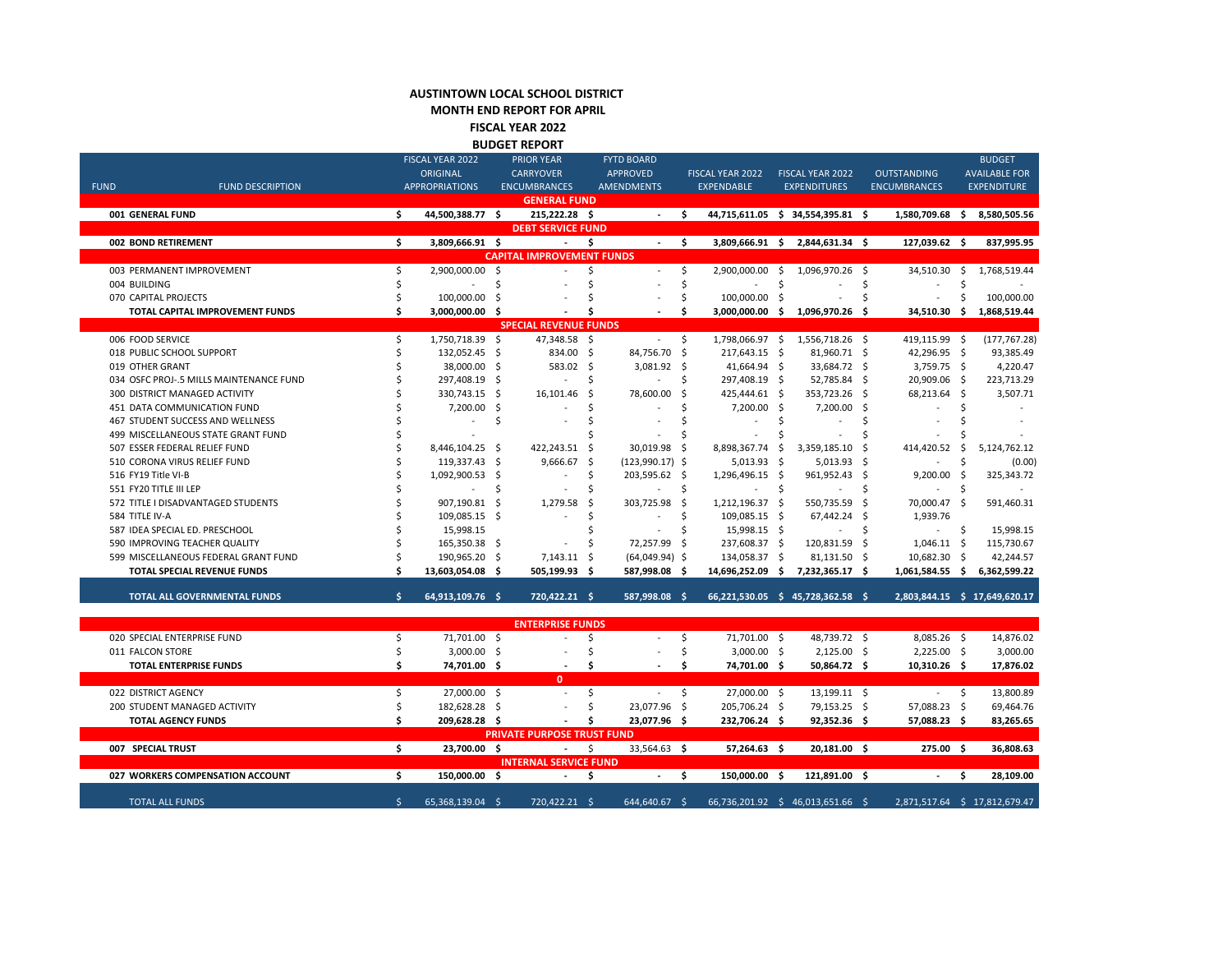### **AUSTINTOWN LOCAL SCHOOL DISTRICT MONTH END REPORT FOR APRIL FISCAL YEAR 2022 INVESTMENT REPORT**

FISCAL YEAR 2022

| <b>TOTAL REDTREE INVESTMENTS</b> | 8,058,087.73         |                                       | 3,075.71                         | 118.633.54               | 1.55%           |
|----------------------------------|----------------------|---------------------------------------|----------------------------------|--------------------------|-----------------|
| <b>MONEY MARKET</b>              | 17.635.91            |                                       |                                  |                          | 0.24%           |
| <b>CERTIFICATES OF DEPOSIT</b>   | 3,457,762.75         |                                       |                                  |                          | 2.37%           |
| US GOVERNMENT AGENCY DISCOUNT    | 2,839,406.82         |                                       |                                  |                          | 0.74%           |
| US GOVERNMENT AGENCY             | 1,743,282.25         |                                       |                                  |                          | 0.44%           |
|                                  |                      | REDTREE INVESTMENTS HELD BY U.S. BANK |                                  |                          |                 |
| <b>BANK INVESTMENT TYPE</b>      | <b>BALANCE VALUE</b> |                                       | <b>MANAGEMENT FEES FOR APRIL</b> | POSTED TO DATE           | <b>RATE</b>     |
|                                  |                      |                                       | <b>INVESTMENT INCOME LESS</b>    | <b>INVESTMENT INCOME</b> | <b>INTEREST</b> |
|                                  |                      |                                       |                                  | <b>FISCAL YEAR 2022</b>  | <b>APRIL</b>    |

|                                                   |               | IRITIES<br><b>HIII</b> |          |                     |       |
|---------------------------------------------------|---------------|------------------------|----------|---------------------|-------|
| <b>HILLTOP SECURITIES</b>                         | 1,810,017.53  |                        | 5,712.26 | ' 190 70<br>.190.70 | 0.43% |
| <b>TOTAL</b><br>L REDTREE AND HILLTOP INVESTMENTS | 12,885,741.17 |                        | 8,787.97 | 135.824.24          | 2.03% |

|                                    |                 | <b>MONEY MARKET ACCOUNTS</b> |           |            |       |
|------------------------------------|-----------------|------------------------------|-----------|------------|-------|
| <b>STAR OHIO</b>                   | 108,705.28      |                              | 25.62     | 89.14      | 0.07% |
| <b>FARMERS NATIONAL BANK</b>       | 19,039,326.94   |                              | 6.384.69  | 25.004.35  | 0.42% |
| <b>TOTAL MONEY MARKET ACCOUNTS</b> | 19,148,032.22 ( |                              | 6.410.31  | 25,093.49  | 0.74% |
|                                    |                 |                              |           |            |       |
| <b>TOTAL INVESTMENTS</b>           | វ 27,206,119.95 |                              | 15,198.28 | 160,917.73 |       |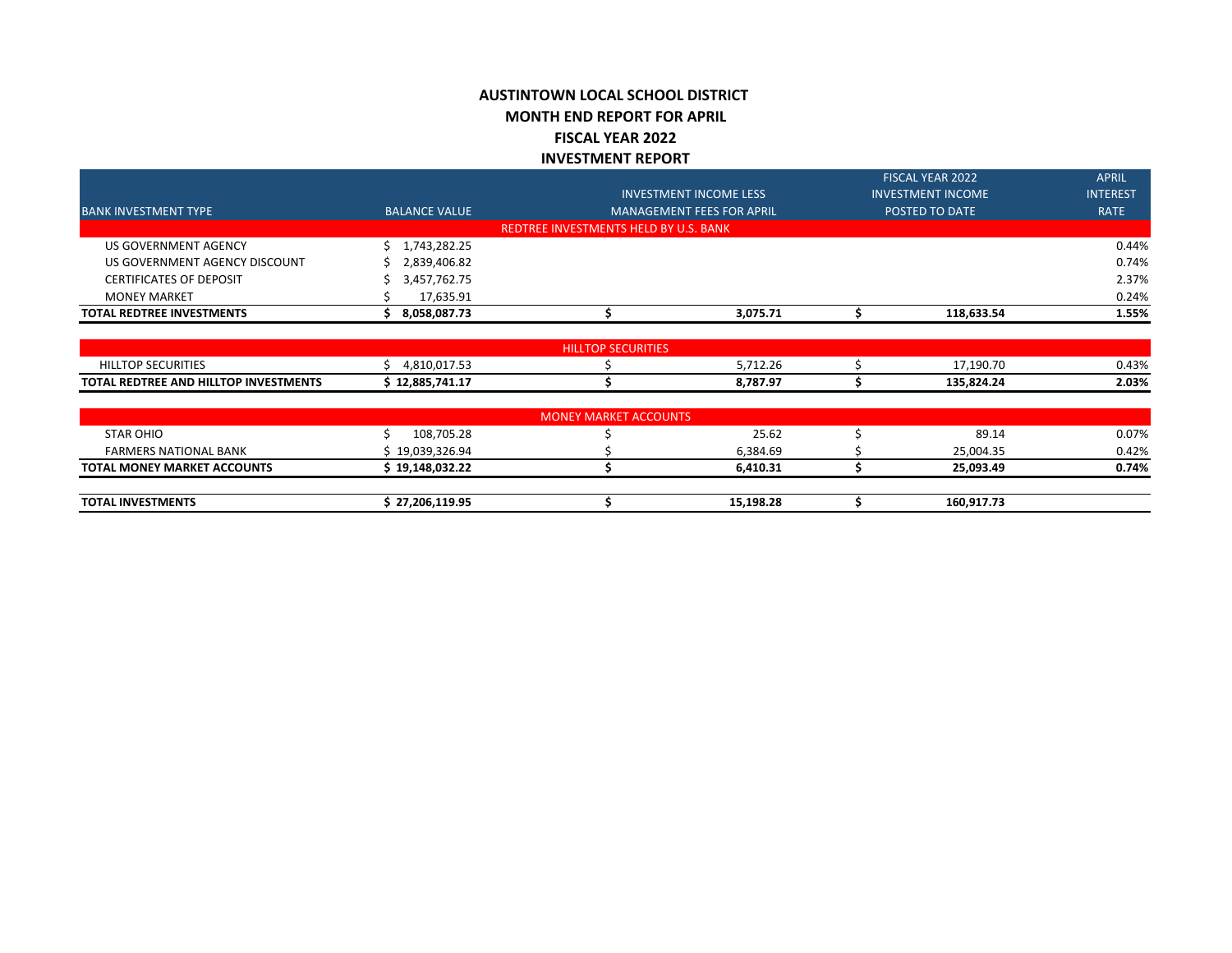# **AUSTINTOWN LOCAL SCHOOL DISTRICT**

**MONTH END REPORT FOR APRIL**

**FISCAL YEAR 2022**

**BANK RECONCILIATION**

| <b>Farmers Sweep</b>                                       |                | \$1,500,000.00  |  |  |  |  |
|------------------------------------------------------------|----------------|-----------------|--|--|--|--|
| <b>Farmers Money Market</b><br>\$18,508,893.53             |                |                 |  |  |  |  |
| <b>HillTop Securities</b>                                  | \$4,810,017.53 |                 |  |  |  |  |
| Star Ohio                                                  |                | \$108,705.28    |  |  |  |  |
| <b>Red Tree Investments</b>                                |                | \$8,058,087.73  |  |  |  |  |
| <b>BANK BALANCES</b>                                       |                | \$32,985,704.07 |  |  |  |  |
|                                                            |                |                 |  |  |  |  |
| <b>OUTSTANDING PETTY CASH</b>                              |                |                 |  |  |  |  |
| <b>Athletics Change Fund</b>                               | \$             | 5,000.00        |  |  |  |  |
| <b>Food Service</b>                                        | \$             | 550.00          |  |  |  |  |
| <b>Building Change Fund</b>                                | \$             | 50.00           |  |  |  |  |
| <b>Faclon Nest</b>                                         | \$             | 100.00          |  |  |  |  |
| <b>Treasurer Office</b>                                    | \$             | 50.00           |  |  |  |  |
| <b>Outstanding Petty Cash</b>                              | \$             | 5,750.00        |  |  |  |  |
| OUTSTANDING A/P CHECKS<br><b>OUSTANDING PAYROLL CHECKS</b> | \$             | (748,424.45)    |  |  |  |  |
| AP RECON                                                   | \$             | (12, 857.97)    |  |  |  |  |
| <b>PAYROLL RECON</b>                                       | \$             | 451.04          |  |  |  |  |
| <b>BANK BALANCE</b>                                        |                | 32,230,622.69   |  |  |  |  |
|                                                            |                |                 |  |  |  |  |
| <b>FUND BALANCE</b>                                        |                | 32,230,622.69   |  |  |  |  |
| <b>Bank Balance = Fund Balance</b>                         |                | 0.00            |  |  |  |  |
| <b>OUTSTANDING A/P CHECK CALCULATION:</b>                  |                |                 |  |  |  |  |

|                                       | OUTSTANDING AP CHECK CALCULATION:               |                | <b>OUTSTANDING PAYFOIL CHECK CALCULATION:</b> |                                           |  |        |  |  |  |  |  |
|---------------------------------------|-------------------------------------------------|----------------|-----------------------------------------------|-------------------------------------------|--|--------|--|--|--|--|--|
| <b>Current A/P Outstanding Checks</b> |                                                 |                |                                               | <b>Current Payroll Outstanding Checks</b> |  |        |  |  |  |  |  |
|                                       |                                                 |                |                                               |                                           |  |        |  |  |  |  |  |
|                                       | <b>OUTSTANDING A/P CORRECTIONS CALCULATION:</b> |                |                                               |                                           |  |        |  |  |  |  |  |
|                                       | Deposits in Transit   HUNTINGTON AND SERS       | \$<br>(740.00) |                                               |                                           |  | 451.04 |  |  |  |  |  |
| TITAN PAYMENTS                        |                                                 | 592.32         |                                               |                                           |  |        |  |  |  |  |  |
| TITAN PAYMENTS                        | PENDING 533.80, 459                             | 992.80         |                                               |                                           |  |        |  |  |  |  |  |
| Commerce Bank                         |                                                 | (14.518.21)    |                                               |                                           |  |        |  |  |  |  |  |
| <b>Payroll Account Transfer</b>       |                                                 | 815.12         |                                               |                                           |  |        |  |  |  |  |  |
|                                       |                                                 |                |                                               |                                           |  |        |  |  |  |  |  |
|                                       |                                                 |                |                                               |                                           |  |        |  |  |  |  |  |
| <b>Total A/P</b>                      |                                                 |                | <b>Total Payroll</b>                          |                                           |  |        |  |  |  |  |  |
| Corrections                           |                                                 | (12, 857.97)   | <b>Corrections</b>                            |                                           |  | 451.04 |  |  |  |  |  |

#### **OUTSTANDING Payroll CHECK CALCULATION:**

| <b>Current Payroll Outstanding Checks</b> |  |              |
|-------------------------------------------|--|--------------|
|                                           |  |              |
|                                           |  |              |
|                                           |  | \$<br>451.04 |
|                                           |  |              |
|                                           |  |              |
|                                           |  |              |
|                                           |  |              |
|                                           |  |              |
|                                           |  |              |
| <b>Total Payroll</b>                      |  |              |
| <b>Corrections</b>                        |  | 451.04       |
|                                           |  |              |